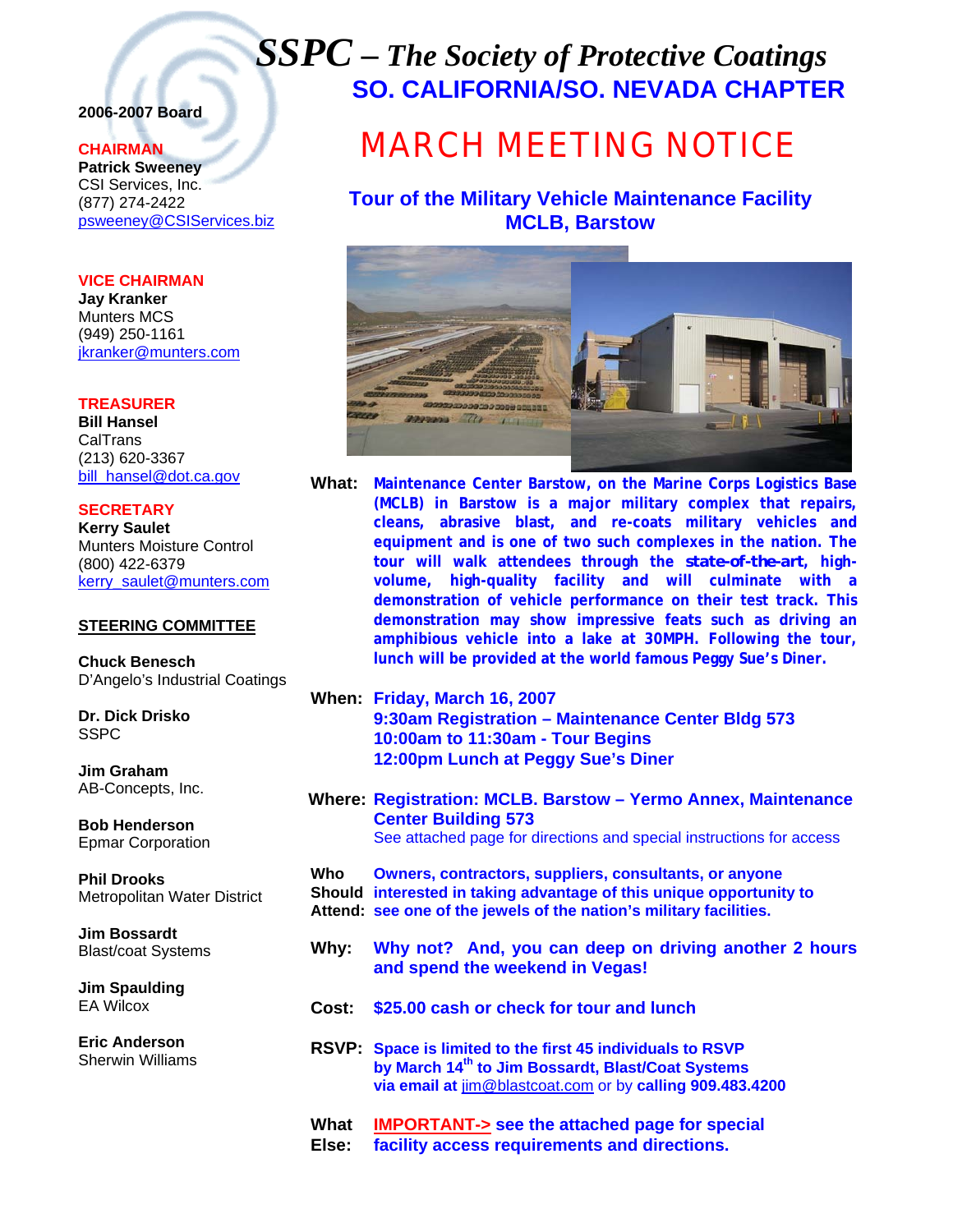## **SSPC – Southern California/Southern Nevada Chapter Sponsor List**

| <b>AB-Concepts, Inc.</b>                                               |
|------------------------------------------------------------------------|
| Jim Graham 805-647-3927 8309 Balboa Street, Ventura, CA 93004          |
| Email: jgraham@ab-concepts.com http://ab-concepts.com                  |
| <b>Blast/Coat Systems, Inc.</b>                                        |
| Jim Bossardt 909-483-4200 Fax: 909-483-4208                            |
| 9823 Crescent Center Drive, Rancho Cucamonga, CA 91730                 |
| E-mail: jim@blastcoat.com http://www.blastcoat.com                     |
| <b>Coating Specialist and Inspection Services, Inc. (CSI Services)</b> |
| Pat Sweeney 877.274.242 Fax: 661.775.7628                              |
| P.O. Box 801357, Santa Clarita, CA 91380                               |
| E-mail: psweeney@CSIservices.biz http://www.CSIservices.biz            |
| <b>Corrosion Control Products Company</b>                              |
| Phone: 310-532-9314 Fax: 310-532-1472                                  |
| 1480 West Artesia Blvd., Gardena, CA 90248-3215.                       |
| Email: sales@ccpco.com http://www.ccpco.com                            |
| <b>Epmar Corporation</b>                                               |
| Phone: 562-946-8781 Fax: 562-944-9958                                  |
| 13210 E. Barton Circle, Santa Fe Springs, CA 90625                     |
| Email: epmar@quakerchem.com http://www.epmar.com                       |
| <b>Hippwrap Containment</b>                                            |
| Kevin Christie (800) 362-4477 Fax: 858-541-1580                        |
| 4070 Kearny Mesa Rd., San Diego, CA 92111. Email:                      |
| kevin@hippwrap.com http://www.hippwrap.com                             |
|                                                                        |
| <b>E.A. Wilcox</b>                                                     |
| Jim Spaulding Phone: 323-728-3351 Fax: 323-888-6150                    |
| 6436 Corvette St Los Angeles, CA, 90040-1703 E-mail:                   |
| jspaulding@eawilcox.com http://www.eawilcox.com                        |
| <b>Munters Moisture Control Services</b>                               |
| Jay Kranker 949-250-1161                                               |
| 201 Calle Pintoresco, San Clemente, CA 92672                           |
| E-mail: Jay Kranker@munters.com http://www.munters.com                 |
| <b>Murphy Industrial Coatings, Inc.</b>                                |
| <b>Mario Godinez 562-427-7720</b>                                      |
| 2704 Gundry Ave. Signal Hill, CA 90755-1811                            |
| Email: mgodinez@murphy.ac http://www.murphy.ac/                        |
|                                                                        |









**The Sherwin-Williams Company** 

**Sancon Engineering, Inc.** 

**Safway, Industrial Services Division** 

**1501 Oregon Avenue, Long Beach, CA 90813** 

**Chuck Parsons 714-891-2323 Fax: 714-891-2524 5841 Engineer Drive Huntington Beach CA 92649 E-mail: chuck@sancon.com http://www.sancon.com/**

**Eric Anderson 714-697-1472 Fax: 310-532-3408 17500 South Main St., Gardena, CA 90248 E-mail: etbjanderson@yahoo.com http://www.sherwin.com**

**Ken "Kenny G" Gibson: (562) 901-0506 Fax: (562) 901-0513** 

**E-mail:kenneth.gibson@safway.com http://www.safway.com**

**Schiff Associates, Inc. Gary Barton @ 909-626-0967 Fax: 909-626-3316 431 W. Baseline Road, Claremont, 91711 Email: gbarton@mjschiff.com http://www.mjschiff.com**

#### **Techno Coatings, Inc. Ben Remley 714-635-1130 Fax: 714-635-6357 1391 Allec St., Anaheim, CA 92805 E-mail: benremley@technocoatings.com http://www.technocoatings.com**